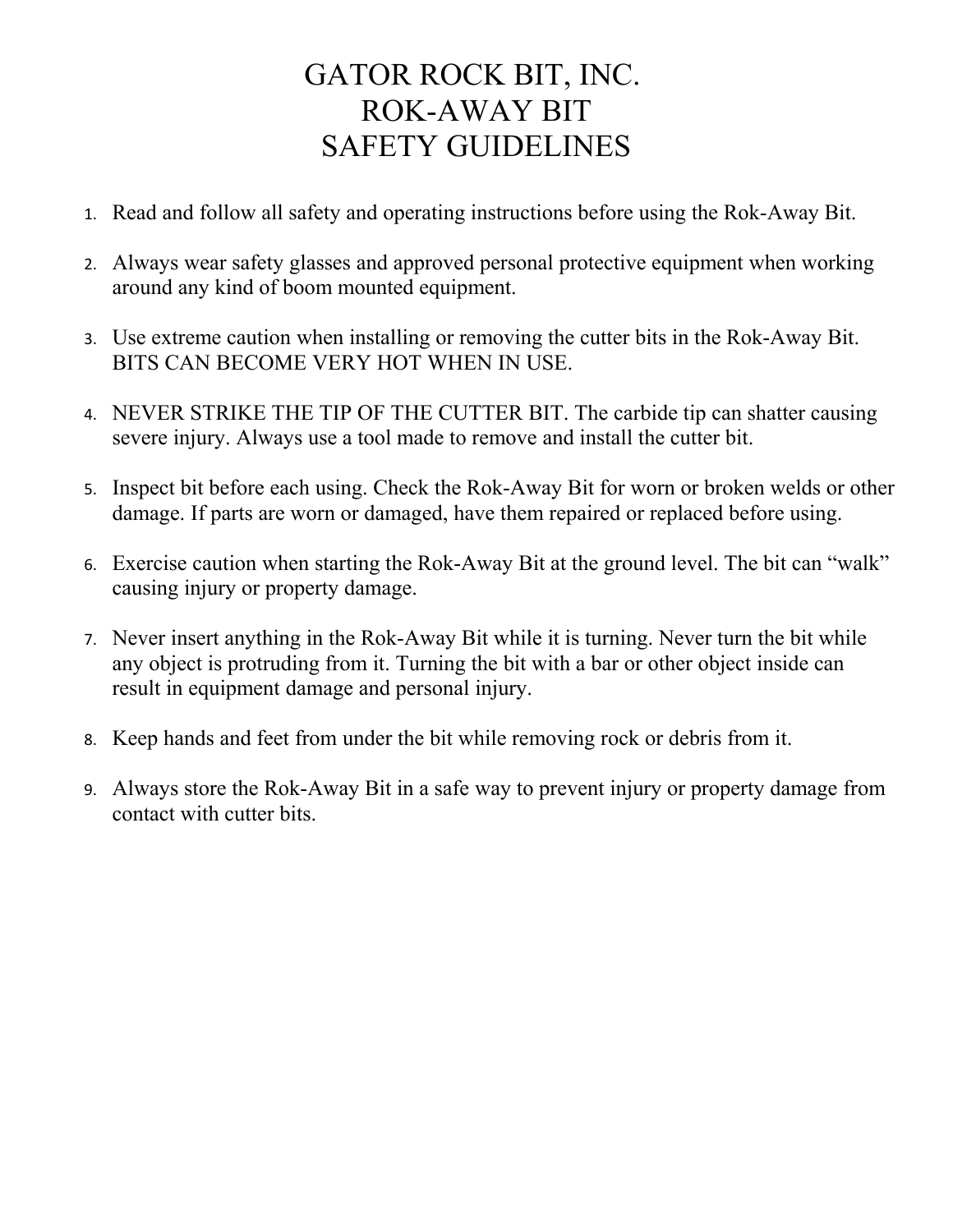## GATOR ROCK BIT, INC. ROK-AWAY BIT OPERATING INSTRUCTIONS

- 1. READ AND UNDERSTAND ALL SAFETY INSTRUCTIONS before changing the cutter bits or using the Rok-Away Bits.
- 2. The Rok-Away Bit is designed to dig through and remove rock without the use of dynamite, jack-hammers, or hand digging.
- 3. When rock is encountered that cannot be removed with you regular digger derrick bit, remove the auger and install the Rok-Away Bit onto the Kelly bar.
- 4. Remove excess dirt from the hole and pour enough water into the hole to cover at least six inches of the bottom of the hole. Always keep enough water in the hole to keep the teeth and bit from becoming too hot. Using the Rok-Away Bit without water can cause cutter bit damage and shortened tool life.
- 5. Insert the Rok-Away Bit into the hole and being turning the bit as it is being lowered. When the bit touches the rock, put enough down pressure on to the bit to feel it cutting the rock. Let the bit turn until you cannot feel the pressure on the rock. Put more pressure on the bit and allow it to cut until it has no more pressure on it. Continue doing this until the rock is cut through or until it breaks at a layer. Remove it from the hole and move it to the side so the rock and debris can be removed from inside the bit. DO NOT USE THE EXTREME PRESSURE WHILE CUTTING ROCK, it is not necessary.
- 6. Insert a short iron bar or spadge into one of the opening of the Rok-Away Bit and punch the rock until it begins to move, rotate from one side of the bit to the other. Rotating from side to side will keep the rock from binding against the inner walls. Continue to punch and rotate from side to side until the rock falls out of the bit.
- 7. After every few minutes of drilling, raise the Rok-Away Bit up a foot or so to allow water to bet past the cuttings and to the bottoms of the hole to the cutter bits. This is a good time to check for broken rock in the barrel of the Rok-Away Bit.
- 8. Continue to drill the rock until the desired depth is reached. If the rock does not break off at the desired level, let the bit continue to cut until the rock breaks off at a seam. If the rock does not break at a seam, the rock can be broken by attaching the Rock Wedge to the Kelly bar and placing it in the groove that was made by the Rok-Away Bit. After the rock is broken off by the Rock Wedge, attach the Rok-Away Bit back onto the Kelly bar and go back to drilling until it grabs the rock and remove the broken core.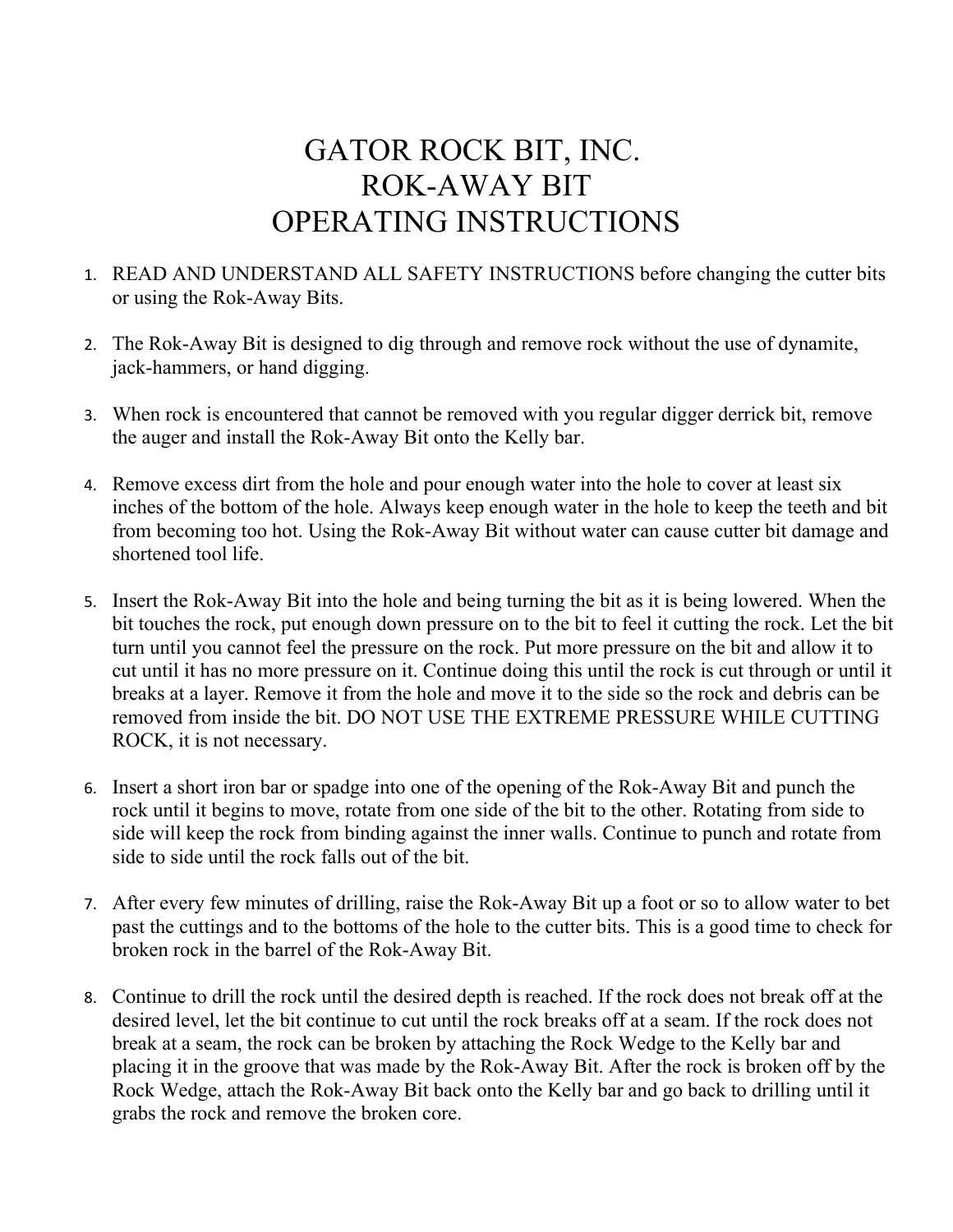9. Before each use and every fifteen to twenty minutes of drilling, check the cutter bits for wear. To do this, remove debris from the cutter bits and feel for flat spots on the sides or broken tips. Visually check each cutter bit and the Rok-Away Bit for damage or wear. Replace or repair any broken or worn parts before reusing.

#### INSTALLING AND REMOVING CUTTER BITS

- 1. The cutter bits on the Rok-Away Bit are designed to give maximum tool life in extremely hard drilling conditions. They are inexpensive to replace and should be replaced whenever they become worn to prevent damage to the Rok-Away Bit.
- 2. Always use a bit installer to remove and install utter bits. NEVER STRIKE THE CUTTER BITS. The carbide tips can shatter causing injury. All Rok-Away Bits come assembled with cutter bits installed. Each cutter bit is dipped in moly grease before installation. When replacing cutter bits, it is recommended they be dipped in a moly grease to aid in removal and to allow them to spin freely during drilling.
- 3. Each cutter bit has a grove around the top of the cutter head to place the installation tool in. To remove the bits, place the installation tool in the groove and strike the tool with a hammer to drive the cutter bit out.
- 4. To install a cutter bit, dip the end with the spring loaded collar in to a moly grease and place it in the groove of the installation tool. Hold the cutter it in the edge of the pocket and strike the installation tool with a hammer until the cutter bit is seated into the pocket.

## MAINTENANCE INSTRUCTIONS

- 1. The Rok-Away Bit requires very little regular maintenance. Keeping the cutter bits changed when they begin to wear will prolong the life of the Rok-Away Bit tremendously.
- 2. The wear welds placed on the inside and outside of the pockets are to protect the pockets from becoming worn prematurely. When these wear welds begin to wear down, they should be replaced to keep the pocket protected. The wear welds on the collar of the Rok-Away Bit are to protect the collar from wear. Replace these welds when they begin to wear down.
- 3. When the pockets that hold the cutter bit in become worn, they should be replaced to keep the rest of the bit from being damaged and to keep the cutter bits held in properly. When anything other than replacing wear welds needs to be done, the Rok-Away should be sent back to the company. The pockets for the cutter bits are set on precise angles and if not set back to exact tolerances they will not do an effective job and could result in damage to the bit.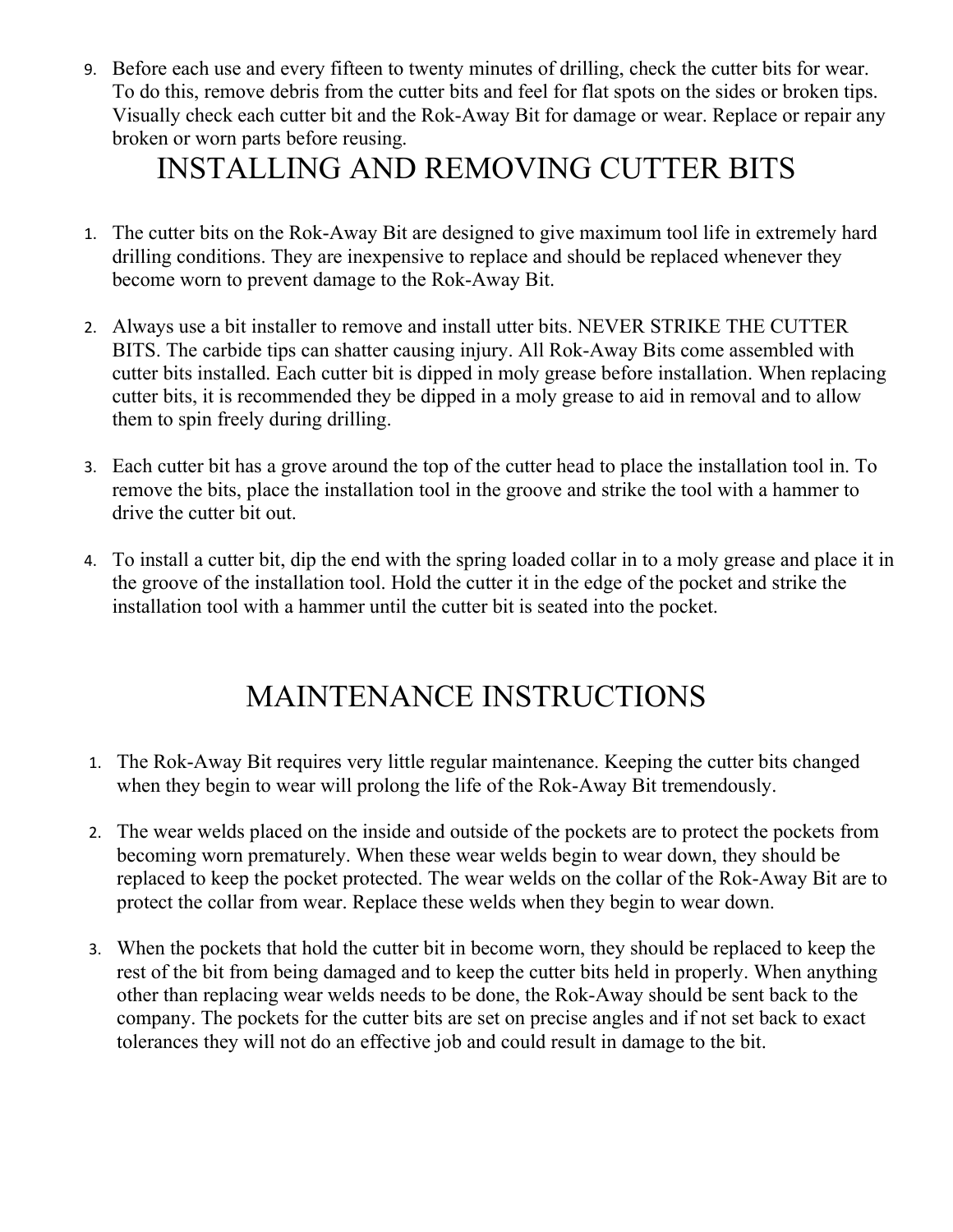## GATOR ROCK BIT, INC. ROCK WEDGE

#### 1. **Read and understand all safety and operating instructions before using the rock wedge.**

- 2. Always wear safety glasses and approved personal protecting equipment when working around any kind of boom mounted equipment.
- 3. Always handle the rock wedge in a safe manner when loading or unloading onto the digger or when attaching to the Kelly bar.
- 4. The rock wedge is designed to snap off drilled cores that will not break off during the drilling process. Because of the makeup of some types of rock, all cores may not break off using the rock wedge. When a core is encountered that will not break off, do not use excessive force, as this may cause breakage to the wedge or equipment.
- 5. Keep personnel away from the rock wedge when in use. Do not allow anyone to look into the hole while twisting or wedging the core. Rock and or metal fragment can cause injury.
- 6. Never "rock" the wedge form side to side or in and out in order to break the rock core. Breakage to the wedge and or the equipment can occur.

# OPERATING INSTRUCTIONS

- 1. The rock wedge is designed to break rock cores that will not break off when drilled to the **MAXIMUM**  depth of the Rok-Away Bit. In certain instances, some rock can be broken without drilling to the maximum depth of the bit. As you gain experience, you will be able to tell how much rock you can break, as rock type and hardness differ in every hole.
- 2. When a rock core is encountered that does not break off when drilled to maximum depth of the bit, remove the bit from the Kelly bar and attach the rock wedge to the Kelly bar. Move the wedge to the hole and slide the wedge into the groove around the outside of the hole that was cut by the teeth of the bit. Slowly push down the wedge until you feel the rock.
- 3. Some rock will not break in the first place where pressure is placed. When the rock does not break, move the wedge to another place around the core and apply pressure again. Continue around the hole until the rock breaks.
- 4. When a rock core cannot be broke using the pressure method, insert the wedge into the groove and apply slight pressure. Turn the wedge very slowly to apply more pressure to the core. **DO NOT APPPLY EXCESS PRESSURE** when turning the wedge, as equipment and or wedge damage can occur. This breakage can also cause personal injury to anyone close to the equipment or drill hole.